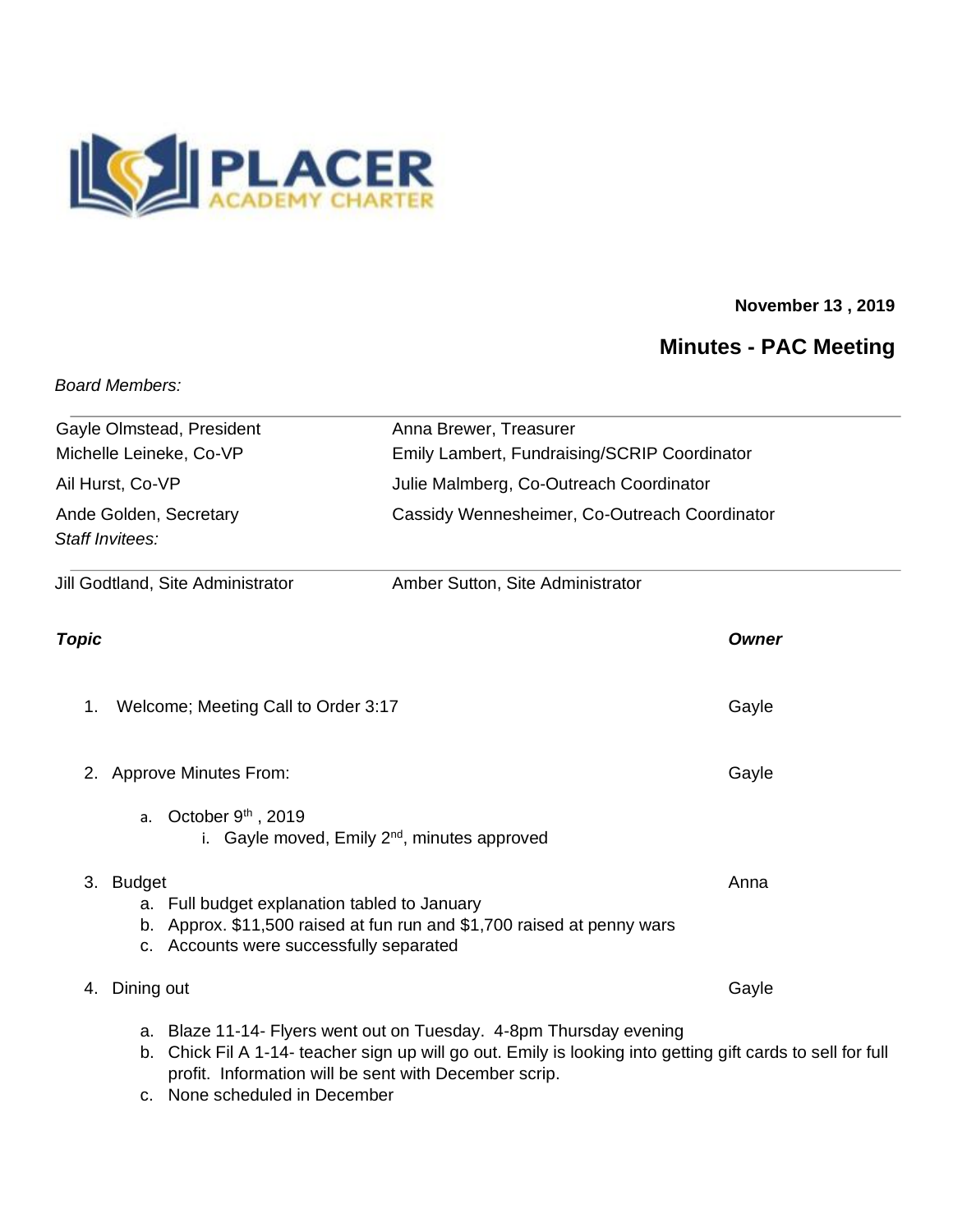d. Don Quotes for February

a. Due Dec.  $4<sup>th</sup>$ . So far, only 2 orders

- 5. Mandarins Gayle
	- a. Sales due Friday. Currently only 5-6 orders. Can extend or add another order time if we would like. An email will be sent with order forms to remind everyone.
- 7. Roller King December 12 from 6-8 pm Cassidy Cassidy a. Ugly sweater theme. Will send out a flyer 1 week before to remind of event and put a save the
	- date in the newsletter. b. Skate Town 1-10 from 2-5pm Friday. Kindness theme to go along with 1<sup>st</sup> and 3<sup>rd</sup> grade fundraising event. A flyer will be sent out Monday 1-6 and a save the date will start appearing in the newsletter.
- 8. Barnes and Noble Julie Julie 1. September 2014 1. September 2014 1. September 2014 1. September 2014 1. September 2014 1. September 2014 1. September 2014 1. September 2014 1. September 2014 1. September 2014 1. Septemb
	- a. 13<sup>th</sup> of December for shopping event. Julie is getting gift wrapper volunteers. Emily will highlight the gift cards on scrip order.
- 9. Candy Grams Gayle Candy Grams Gayle Candy Gayle Candy Gayle Candy Candy Gayle Candy Gayle
	- a. Cassidy made up the flyer to attach to the sucker.
	- b. Put on sale the week of the  $9<sup>th</sup>$
	- c. To be delivered the Monday to Wednesday the 16-18. We will need volunteers to put them together and deliver them. Would be easier on teachers to deliver them earlier in the week.
- 10. Market Place Sorters Gayle Communication of the Cayle Cayle Cayle Cayle
	- a. An email was sent out asking availability of people to help sort See's and Mandarins. Another email will go out closer to the sort dates to confirm
- 11. Family Chili Cook off Gayle Chili Cook of Gayle Chili Cook of Gayle Chili Cook of Gayle Chili Cook of Gayle
	- a. No venue could be located at this date. Nothing is open yet to see if school cafeterias would be available at this time.
	- b. Table the discussion until the January meeting.
	- c. Possibly table the idea until next year and plan an event in the fall.
- 12. New Business-open for comments or ideas
	- a. Teacher Appreciation for Conferences Teresa
		- i. 2 bags of mandarins for teachers
		- ii. 3 meals organized
			- a) Monday salad
			- b) Wednesday Chili/soup
			- c) Friday- yogurt parfait
		- iii. Need slots filled still. An email will be sent out to recruit more people to fill.
		- iv. All meals will be out of the learning center this year. Take down committee will help
	- b. Year Book Cover Teresa

6. See's Emily